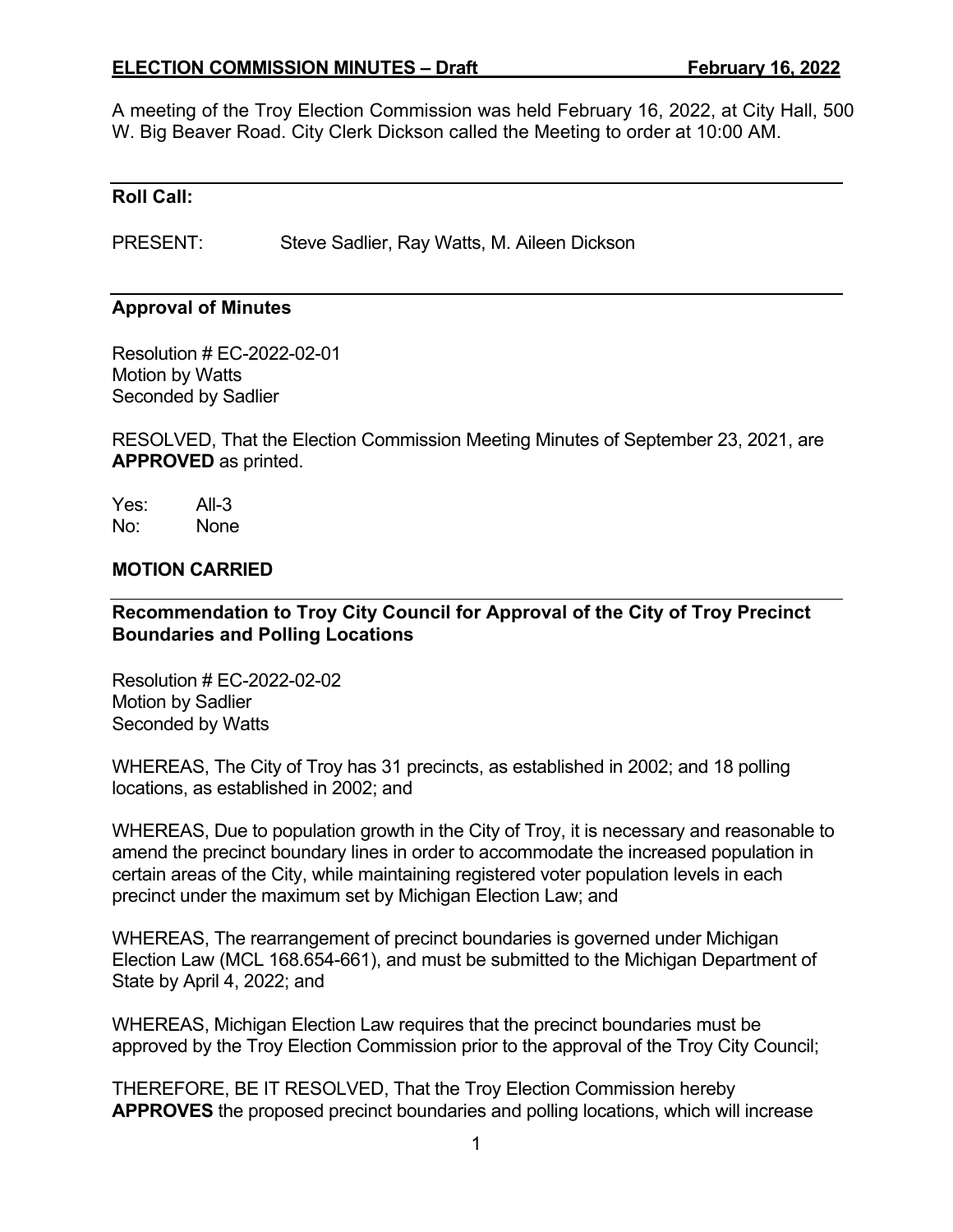the number of precincts to 37 and the number of polling locations to 20, as submitted by the Troy City Clerk, and **RECOMMENDS** approval to Troy City Council.

| <b>PRECINCT#</b> | <b>BOUNDARY DESCRIPTION</b>                                                   | <b>POLLING LOCATION</b>                            |
|------------------|-------------------------------------------------------------------------------|----------------------------------------------------|
|                  |                                                                               |                                                    |
|                  |                                                                               | <b>Evanswood Church of God</b>                     |
| 1                | Section 1 in its entirety                                                     | 2601 E. Square Lake Rd.                            |
|                  | Portion of Section 2 that lies within                                         | <b>Woodside Bible Church</b>                       |
| $\overline{2}$   | <b>Troy School District boundary</b>                                          | 6600 Rochester Rd.                                 |
|                  |                                                                               |                                                    |
|                  | Portions of Sections 2, 3 and 4 that                                          |                                                    |
|                  | lie within Avondale School District                                           | <b>First United Methodist Church</b>               |
| 3                | boundary                                                                      | 6363 Livernois Rd.                                 |
|                  |                                                                               | <b>First United Methodist Church</b>               |
| 4                | Portions of Sections 3 and 4 that lie<br>within Troy School District boundary | 6363 Livernois Rd.                                 |
|                  |                                                                               |                                                    |
|                  | Portions of Sections 5 and 6 that lie                                         |                                                    |
|                  | within the Avondale School District                                           | <b>Faith Apostolic Church</b>                      |
| 5                | boundary                                                                      | 6710 Crooks Rd.                                    |
|                  |                                                                               |                                                    |
|                  | Portion of Section 6 that lies within                                         | <b>Troy Nature Center</b>                          |
| 6                | the Troy School District boundary                                             | 6685 Coolidge Hwy.                                 |
|                  | Portion of Section 7 from the west                                            |                                                    |
|                  | boundary line of the Troy School                                              |                                                    |
|                  | District, to the portion of Section 8                                         | St. Stephen Episcopal Church                       |
| $\overline{7}$   | west of Coolidge Hwy                                                          | 5500 Adams Rd.                                     |
|                  |                                                                               |                                                    |
|                  | Portion of Section 8 east of                                                  | Northfield Hills Baptist Church                    |
| 8                | Coolidge Hwy                                                                  | 1800 W. Long Lake Rd.                              |
|                  |                                                                               | <b>SALT Church</b><br>5475 Livernois               |
| 9                | Sections 9 and 10 in their entirety                                           |                                                    |
| 10               |                                                                               | <b>Woodside Bible Church</b><br>6600 Rochester Rd. |
|                  | Section 11 in its entirety                                                    |                                                    |
|                  |                                                                               |                                                    |
|                  | Portion of Section 12 north of<br>Highbury, east of Harbor, north of          | <b>Evanswood Church of God</b>                     |
| 11               | Willard, north and east of English                                            | 2601 E. Square Lake Rd.                            |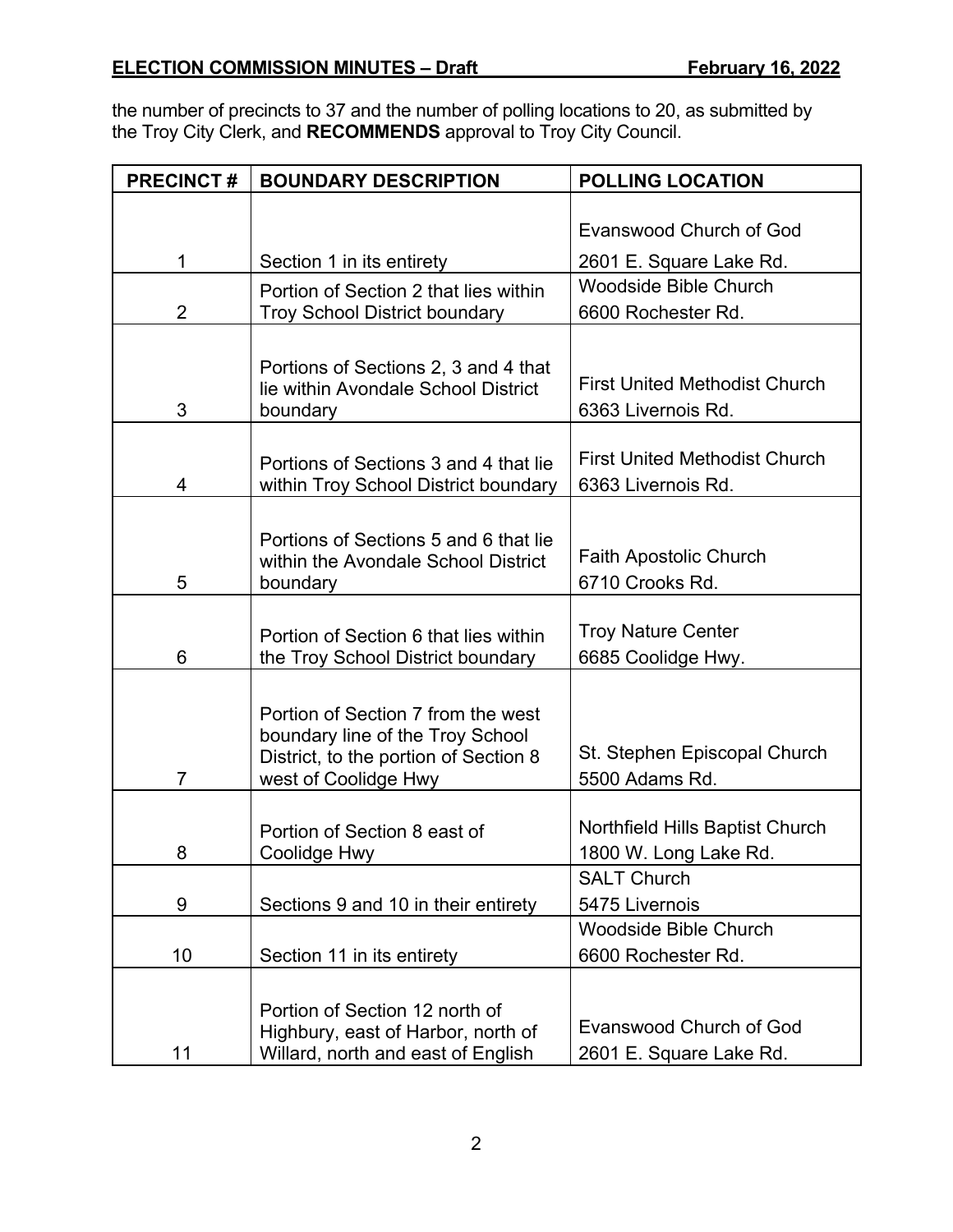|    | Section 12 south of Highbury, west<br>of Harbor, south of Willard, south                                                                                                                                                                                                                      | <b>Bethesda Romanian Pentecostal</b><br>Church              |
|----|-----------------------------------------------------------------------------------------------------------------------------------------------------------------------------------------------------------------------------------------------------------------------------------------------|-------------------------------------------------------------|
| 12 | and west of English                                                                                                                                                                                                                                                                           | 2075 E. Long Lake Rd.                                       |
| 13 | Portion of Section 13 that lies north<br>of north boundary of Mount Vernon<br>Estates, Supervisor's Plat of<br><b>Broadacres Sub, Wattles Pointe</b><br>Sub and parcel 88-20-13-301-001                                                                                                       | <b>Kensington Community Church</b>                          |
|    |                                                                                                                                                                                                                                                                                               | 1825 E. Square Lake Rd.                                     |
| 14 | Section 14 in its entirety                                                                                                                                                                                                                                                                    | <b>Bridge Community Church</b><br>5700 Rochester Rd.        |
| 15 | Section 15 in its entirety                                                                                                                                                                                                                                                                    | <b>Bridge Community Church</b><br>5700 Rochester Rd.        |
| 16 | Portion of Section 16 east of I-75<br>and the portion of Section 21 east of<br>$I-75$                                                                                                                                                                                                         | <b>First Presbyterian Church</b><br>4328 Livernois Rd.      |
| 17 | Portion of Section 16 west of I-75<br>and Section 17 in its entirety                                                                                                                                                                                                                          | St. Nicholas Greek Orthodox<br>Church<br>760 W. Wattles Rd. |
| 18 | Portion of Section 18 that lies within<br>the Troy School District boundary                                                                                                                                                                                                                   | St. Stephen Episcopal Church<br>5500 Adams Rd.              |
| 19 | Portions of Section 19 and 30 that<br>lie within the Troy School District<br>boundary                                                                                                                                                                                                         | Lutheran Church of the Master<br>3333 Coolidge Hwy.         |
| 20 | Section 20 in its entirety and the<br>portion of Section 21 west of I-75                                                                                                                                                                                                                      | St. Nicholas Greek Orthodox<br>Church<br>760 W. Wattles Rd. |
| 21 | The portion of Section 22 west of<br><b>Rochester Road</b>                                                                                                                                                                                                                                    | <b>St. Lucy Croatian Church</b><br>200 E. Wattles Rd.       |
| 22 | Portion of Section 23 that lies North<br>of South Boundary of Dean Estates,<br>West of East Boundary of Dean<br>Estates, North of South Boundary of<br>Raintree Village Sub #2, Raintree<br>Village on the Park Condo and<br>parcels 88-20-23-277-007, 88-20-<br>23-278-016, 88-20-23-401-046 | St. Lucy Croatian Church<br>200 E. Wattles Rd.              |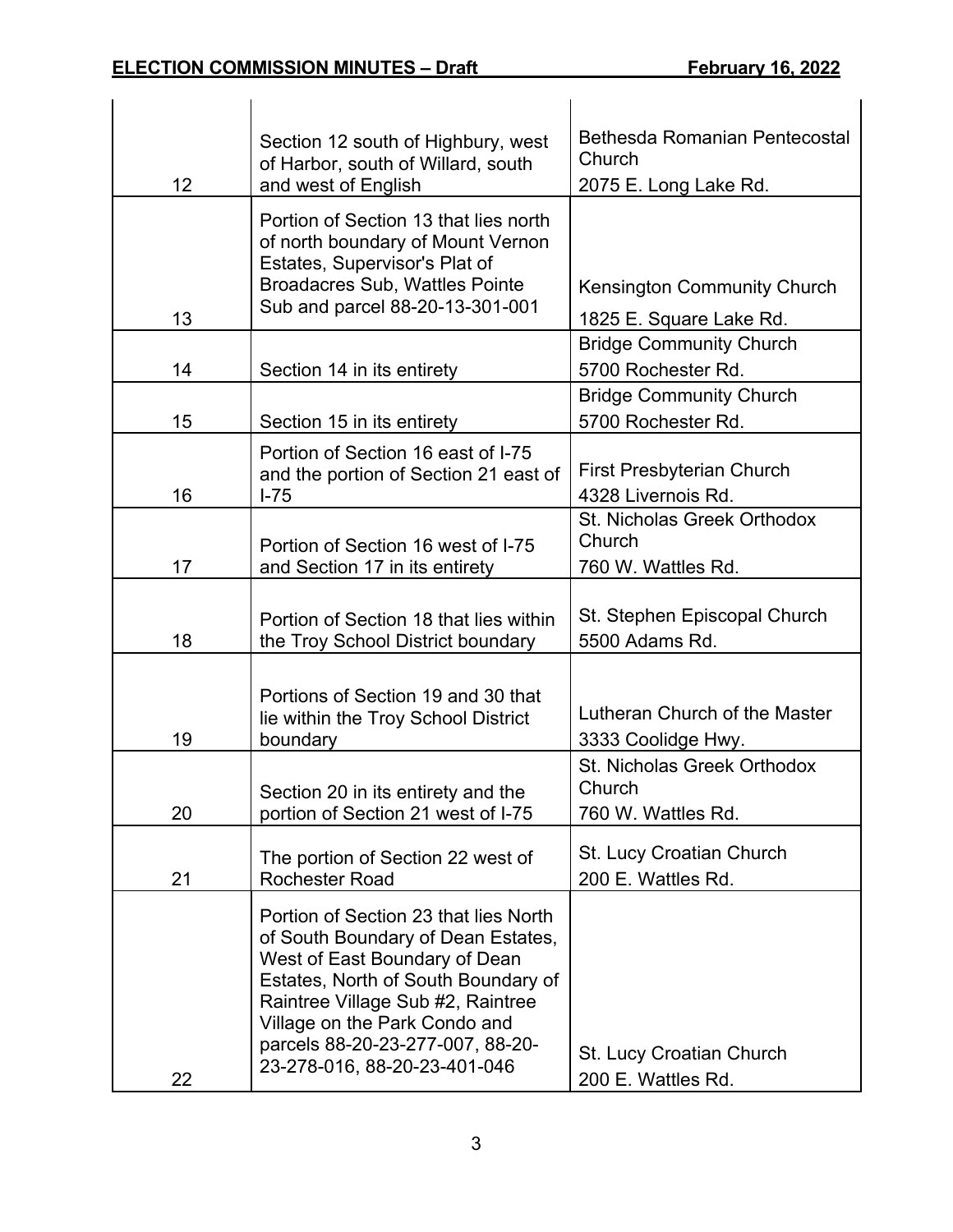|    | Portion of Section 24 that lies South                                                                                                                                                                                                               |                                                                       |
|----|-----------------------------------------------------------------------------------------------------------------------------------------------------------------------------------------------------------------------------------------------------|-----------------------------------------------------------------------|
|    | of North Boundary of Beaver Trail                                                                                                                                                                                                                   | St. Joseph Chaldean Catholic<br>Church                                |
| 23 | Sub #3 & #2                                                                                                                                                                                                                                         | 2442 E. Big Beaver Rd.                                                |
| 24 | Portion of Section 25 that lies East<br>of Milverton, East of East boundary<br>of parcel 88-20-25-177-002, South<br>of South Boundary of parcel 88-20-<br>25-126-018, South of the North<br>Boundary of Eva Haus Sub and<br>parcel 88-20-25-177-007 | St. Joseph Chaldean Catholic<br>Church<br>2442 E. Big Beaver Rd.      |
|    | Portions of Sections 35 and 36 that<br>lie within the Warren Consolidated                                                                                                                                                                           | St. George Antiochian Orthodox<br>Church                              |
| 25 | <b>Schools District boundary</b>                                                                                                                                                                                                                    | 2160 E. Maple Rd.                                                     |
|    | Portions of Section 27 south of I-75                                                                                                                                                                                                                | <b>Troy Community Center</b>                                          |
| 26 | and west of Rochester Rd.; and<br>Section 34 west of Rochester Rd.                                                                                                                                                                                  | 3179 Livernois Rd.                                                    |
|    |                                                                                                                                                                                                                                                     |                                                                       |
| 27 | Section 28 in its entirety; portion of<br>Section 27 north of I-75; portion of<br>Section 26 north of I-75 and within<br>the Troy School District boundary;<br>portion of Section 25 within Troy<br><b>School District boundary</b>                 | <b>Troy Community Center</b><br>3179 Livernois Rd.                    |
|    | Section 29 in its entirety; portion of                                                                                                                                                                                                              |                                                                       |
| 28 | Section 32 that lies within the Troy<br><b>School District boundary</b>                                                                                                                                                                             | Lutheran Church of the Master<br>3333 Coolidge Hwy.                   |
| 29 | Portions of Section 18, Section 19,<br>Section 30, Section 31 and Section<br>32 that lie within the Birmingham<br><b>School District boundary</b>                                                                                                   | <b>Central Woodward Christian</b><br>Church<br>3955 W. Big Beaver Rd. |
| 30 | Portion of Section 35 that lies within<br>the Royal Oak School District<br>boundary; portion of Section 36 that<br>lies within the Lamphere School<br>District boundary                                                                             | St. Joseph Chaldean Catholic<br>Church<br>2442 E. Big Beaver Rd.      |
|    | Portions of Sections 6, 7 and 18 that                                                                                                                                                                                                               |                                                                       |
| 31 | lie within the Bloomfield Hills School<br><b>District</b>                                                                                                                                                                                           | <b>Troy Nature Center</b><br>6685 Coolidge Hwy.                       |
|    |                                                                                                                                                                                                                                                     |                                                                       |
| 32 | Portion of Section 5 that lies within<br>the Troy School District boundary                                                                                                                                                                          | <b>Faith Apostolic Church</b><br>6710 Crooks Rd.                      |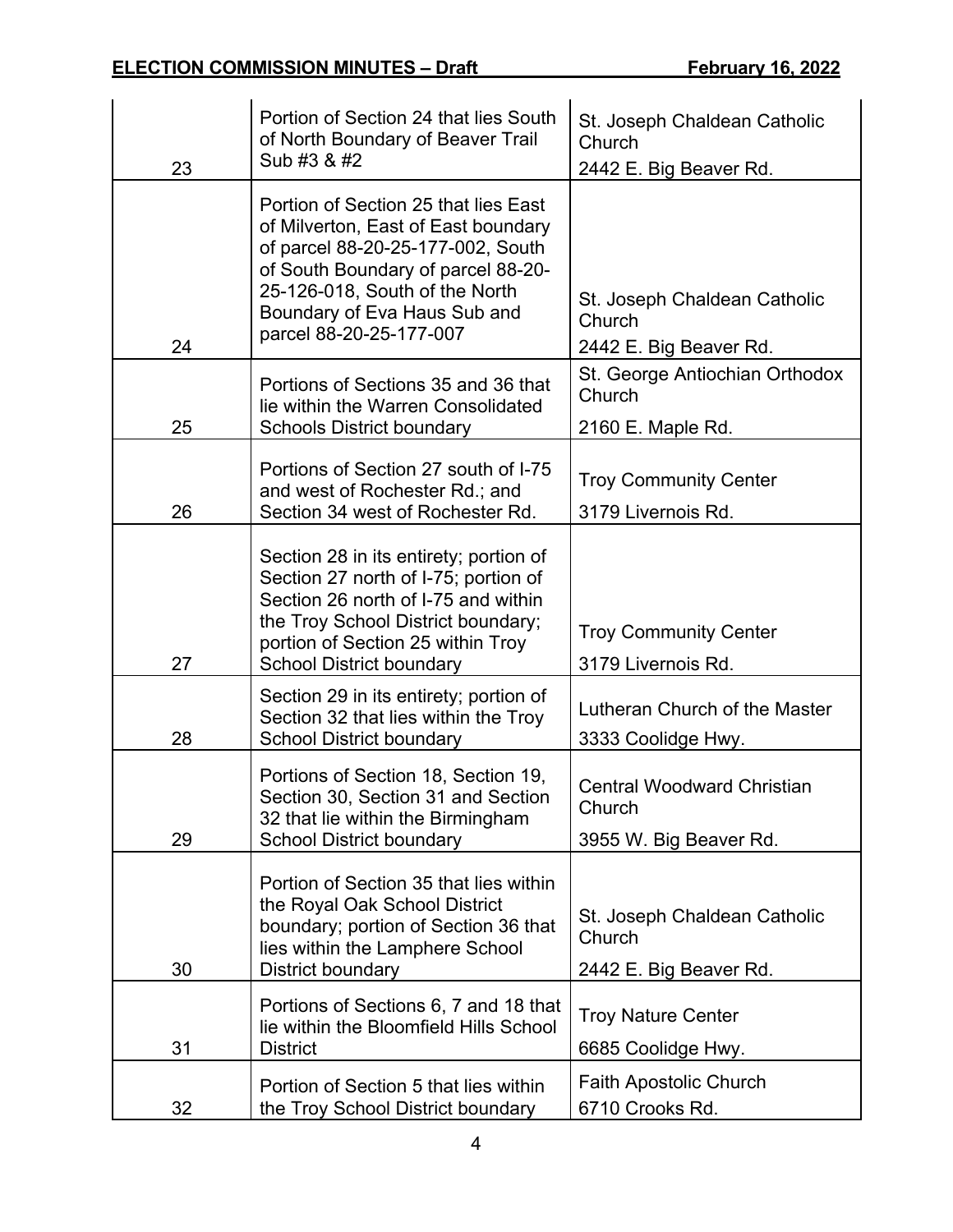| 33 | Portion of Section 13 that lies south<br>of north boundary of Mt Vernon<br>Estates, Supervisor's Plat of<br><b>Broadacres Sub, Wattles Pointe</b><br>Sub and parcel 88-20-13-301-001                                                                                                                                                                    | <b>Kensington Community Church</b><br>1825 E. Square Lake Rd. |
|----|---------------------------------------------------------------------------------------------------------------------------------------------------------------------------------------------------------------------------------------------------------------------------------------------------------------------------------------------------------|---------------------------------------------------------------|
| 34 | Portion of Section 24 that lies north<br>of north boundary of Beaver Trail<br>Sub #3 & #2                                                                                                                                                                                                                                                               | St. Anastasia Catholic Church<br>4571 John R Rd.              |
| 35 | Portion of Section 21 that lies east<br>of Rochester, portion of Section 23<br>that lies south of south boundary of<br>Dean Estates, east of east boundary<br>of Dean Estates, south of south<br>boundary of Raintree Village Sub<br>#2, Raintree Village on the Park<br>Condo and parcels 88-20-23-277-<br>007, 88-20-23-278-016, 88-20-23-<br>401-046 | St. Anastasia Catholic Church<br>4571 John R Rd.              |
| 36 | Portion of Sections 26 west of I-75;<br>Section 27 east of Rochester Rd;<br>Section 34 east of Rochester Rd;<br>and Section 35 west of I-75 and<br>north of the Troy School District<br>boundary                                                                                                                                                        | <b>Troy Community Center</b><br>3179 Livernois Rd.            |
| 37 | Portions of Sections 26 and 25 that<br>lie within the Warren Consolidated<br>School District and lie west of<br>Milverton, west of east boundary of<br>parcel 88-20-25-177-002, north of<br>south boundary of parcel 88-20-25-<br>126-018, north of the north<br>boundary of Eva Haus Sub and<br>parcel 88-20-25-177-007                                | St. George Antiochian Orthodox<br>Church<br>2160 E. Maple Rd. |

Yes: All-3<br>No: None **None** 

# **MOTION CARRIED**

# **Approval of Consolidation of Precincts for May 3, 2022 Special Election**

Resolution # EC-2022-02-03 Motion by Sadlier